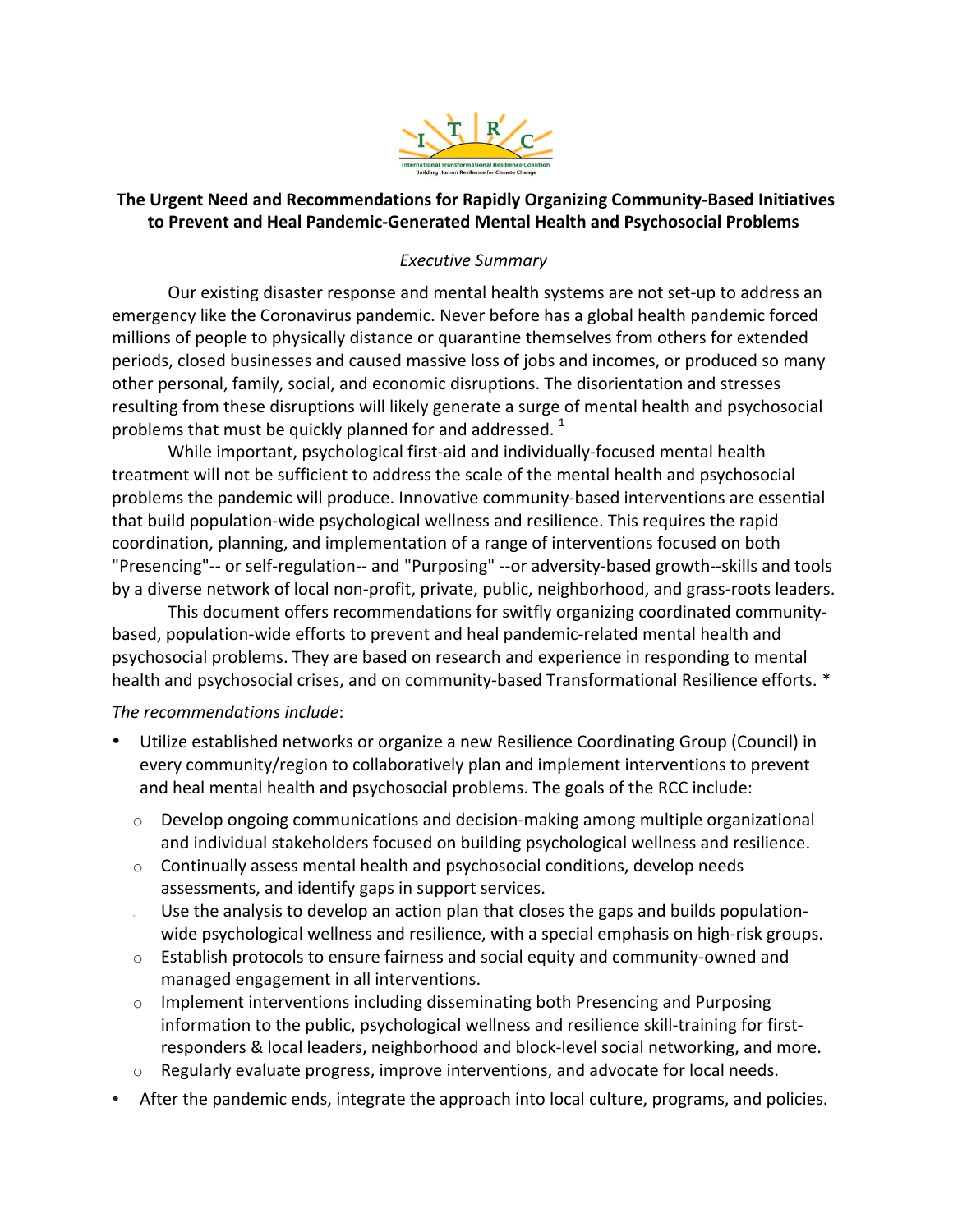## **The Urgent Need and Recommendations for Rapidly Organizing Community-Based Initiatives** to Prevent and Heal Pandemic-Generated Mental Health and Psychosocial Problems

## *Overview of the Likely Mental Health and Psychosocial Impacts of the Coronavirus Pandemic*

range of substantial and long-lasting psychological impacts.  $^2$  In addition, job and income losses produce severe anxiety, depression, and other mental health problems. Job and income losses A 2020 review of 24 studies of the mental health impacts of individuals quarantined due to a virus found that the stresses caused by separation from others, fears of infections, frustration, boredom, inadequate information, and fears of being stigmatized can cause a wide are known to evoke shame and loss of self-esteem that, combined with financial pressures, can can also strain relationships, increase child and family abuse, activate alcohol and drug misuse, produce anger, aggression and violence toward others, and cause other harmful psychosocial problems.  $3$  If the pandemic continues for an extended period, the resulting stress can also aggravate or directly produce a number of physical health problems.

experience significant distress (called the "disillusionment phase" of an emergency). For more It is important to note that, although the mental health and psychosocial problems will likely be significant during the height of the pandemic, the most serious problems will almost certainly emerge *after* it slows and ends. People typically come together in the midst of a crisis to share resources and support each other (called the "honeymoon phase" of an emergency). However, after the crisis ends and people struggle to put their lives back together, some can information, see the *Common Stages of an Emergency* graphic at the end of the document.

Innovative Methods Are Needed to Build Population-Level Psychological Wellness & Resilience

the immediate organization of diverse multi-stakeholder groups that collaboratively plan and While important, psychological first-aid and individually-focused mental health treatments will not be sufficient to address the scale of the mental health and psychosocial problems the pandemic will likely produce. Innovative community-based interventions are urgently needed that build population-level psychological wellness and resilience. This requires

implement age, gender, and culturally appropriate prevention and healing police, neighborhood, faith, social justice, education, civic, and government, interventions for all residents, with special care for at-risk groups. Potential group members should include, but go beyond mental health professionals to involve public health, emergency response, food/water/shelter providers, and grass-roots leaders from marginalized groups.



adversities, clarify the core values one wants to live by, and finding a purpose during the All interventions must be delivered in just and equitable ways, and should focus on both "Presencing" and "Purposing" information, skills, and methods. Presencing skills are simple self-administrable methods to calm the body, mind, and emotions when distressed to enable m wise and skillful decision-making. They include body-based, breath-based, thought-bases, mindfulness-based, socially-based, and other methods that enable self-regulation. Purposing skills are simple methods to find meaning, inspiration, and hope in the midst of the pandemic. They include methods to turn toward and learn from the pandemic with an emphasis on helping others, animals, or the natural environment.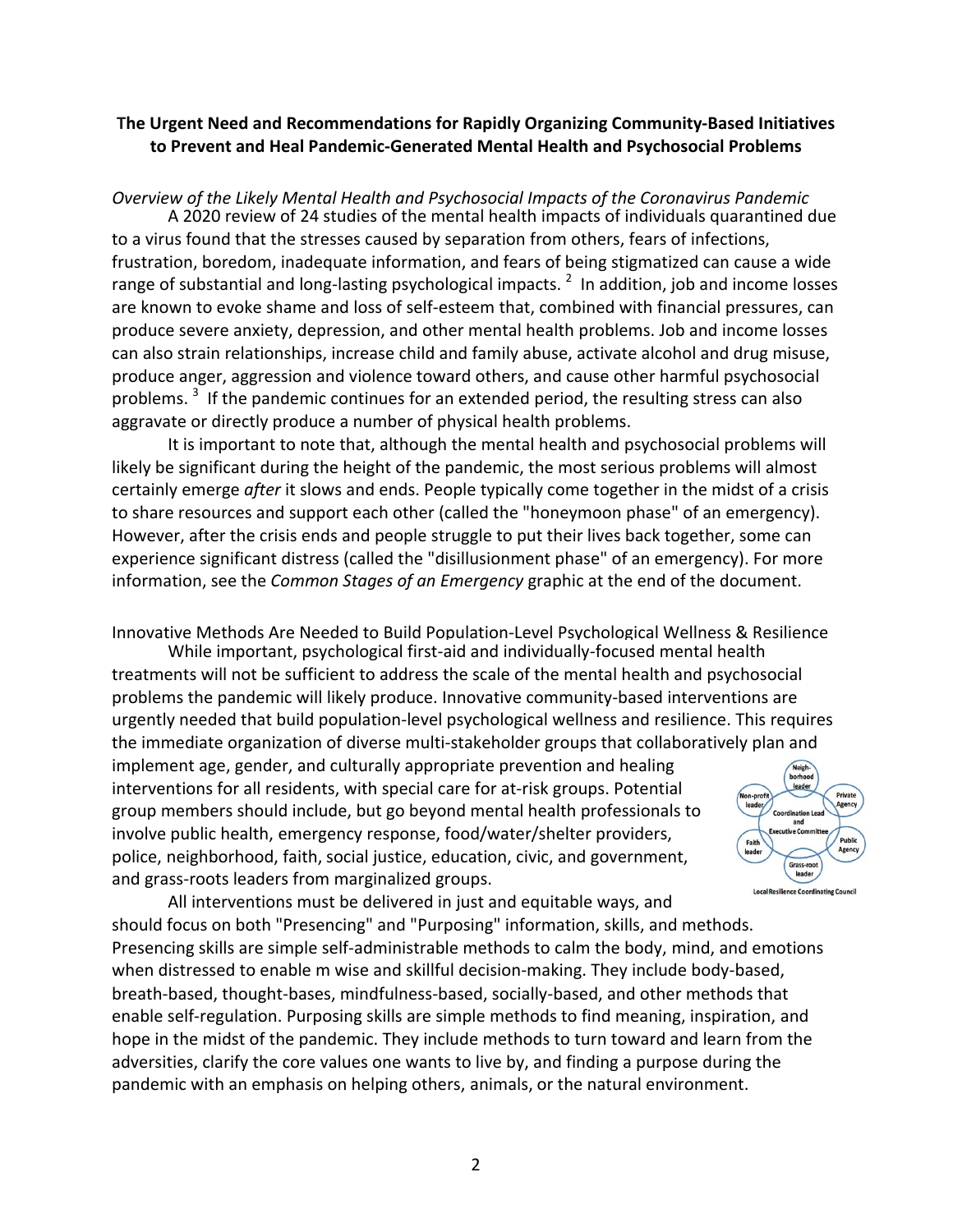## *Specific Recommendations, Actions, and Timeframe*

 1. *Immediately organize a resilience coordinating group (council) in each community/region to develop and implement mental health and psychosocial prevention and healing interventions.*

- The goals of a Resilience Coordinating Group or Council (RCC for short) are to: a) develop action plans to close the gaps and build population-wide psychological wellness and resilience; d) establish protocols to ensure fairness and social equity and community-owned ongoing communications and collaborative decision-making among multiple organizational and individual stakeholders; b) regularly assess mental health and psychosocial conditions, develop needs assessments, and identify gaps in services; c) use the analysis to develop and managed engagement in all efforts; e) implement priority interventions including the wide dissemination of Presencing and Purposing self-care and care-for-other skills, mental wellness and resilience education and skill-training, neighborhood and block-level mapping, social networking, and self-care and care-for-others, and more; f) continually monitor, assess, and improve efforts; g) advocate for resources when needed.
- local government mental health program staff. If that is not possible, an individual from the non-profit or private sector can be asked, or a volunteer can offer to take the lead. The • If a local mental wellness network exists they can take the lead. If none exists, a lead person should be designated to organize a coordinating group. When possible, the lead should be a leader should always work in close contact with local public mental health leaders.
- them to join a conference call to be held within the week to discuss the organization of a The first task of the lead person (ideally with the help of others) should be to contact local public, non-profit, and private sector mental health organizations and professionals and ask coordinated group to prevent and heal mental health and psychosocial problems.
- group; b) ask participants if they are willing to participate in the effort; c) have each person The initial call should: a) discuss the need and benefits of organizing a local coordinating share what they/their organization are already doing or are capable of offering to prevent and heal mental health and psychosocial problems; d) brainstorm additional actions to prevent and heal mental health and psychosocial problems; e) request names and contact information of other organizations and individuals to ask to participate in the effort; f) ask for volunteers for an interim executive committee that will develop agendas and materials for the larger group to respond to; g) schedule a second group call in 1 week.
- Prior to the 2nd call the group leader should work with the interim executive committee to develop a framework for an action plan for preventing and healing local pandemic-related mental health and psychosocial problems for the larger group to respond to.
- The 2nd group call should: a) cover similar ground as the first for new participants; b) refine the initial draft action plan framework; c) clarify the roles and responsibilities of the group leader, steering committee, and group members in the development and implementation of the action plan; d) schedule a third group call no later than 1 week later.
- The 3rd group call should: a) formalize the group, including assigning a name such as "Resilience Coordinating Council" (RCC) or other title that resonates locally; b) begin to develop a detailed action plan with specific interventions, responsibilities, time lines etc.;  $c$ )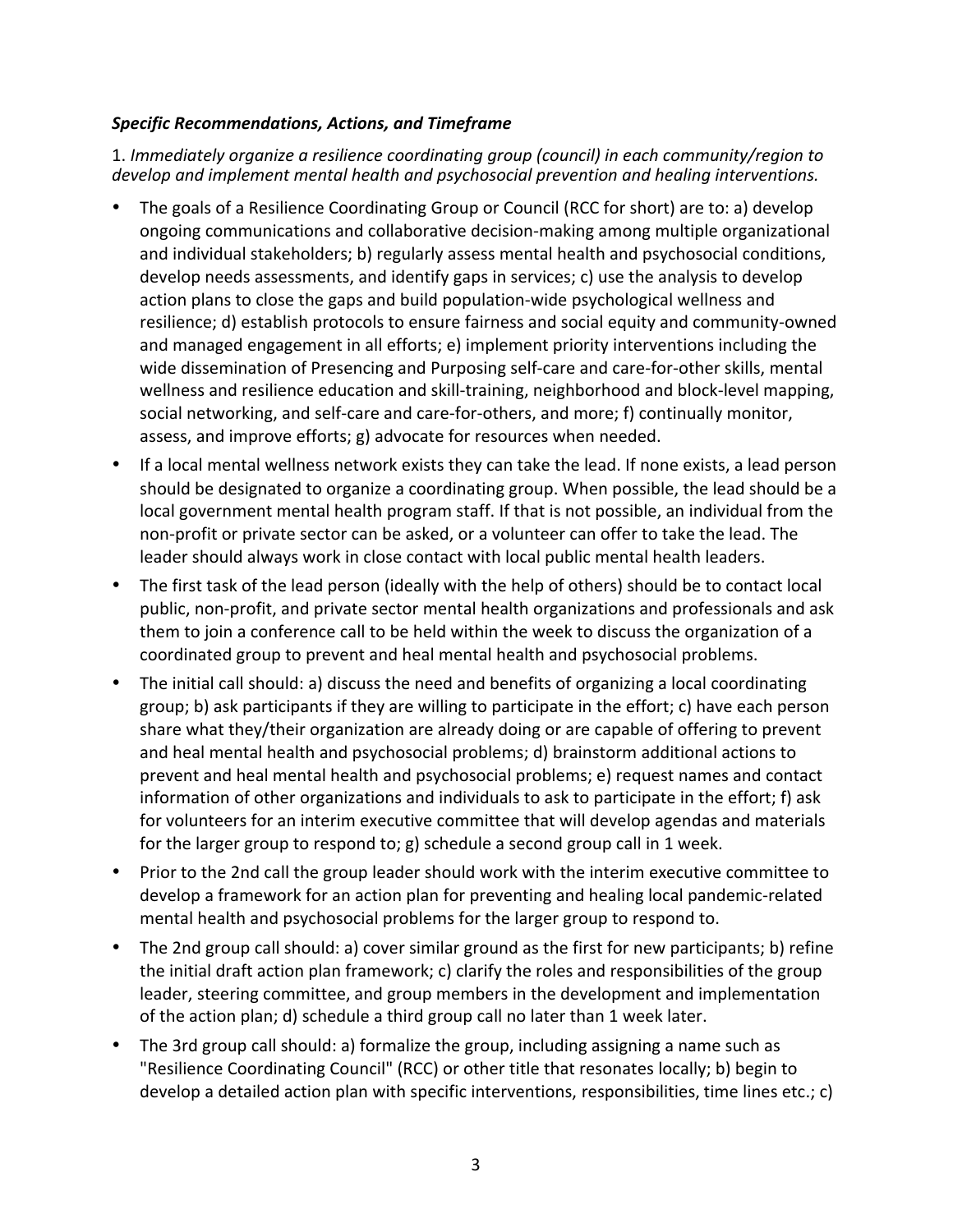ask each group member to determine what role they or their organization is willing to play in implementing the action plan; d) clarify group communications, information sharing, and intervention protocols;  $e$ ) establish regular weekly group calls; f) address other issues.

• The 4th group call should finalize and begin efforts to implement the action plan. Ideally the action plan should be completed and implementation begins within one month after the process of organizing a coordinating group is launched.

# 2. *RCC Action Plan Priority Interventions*

- Offer Presencing and Purposing Self-Care Education to First Responders and Medical Staff: One of the first priorities of the RCC should be to offer web and/or phone-based education to first responders and health care staff focused on both Presencing and Purposing self-care tools. Presencing skills can include: pay attention to personal symptoms of stress such as body aches and headaches, practice 6-second or other breathing methods, get good exercise, establish routines, take regular breaks, stay connected to family and friends but limit time on social media, find ways to laugh and smile, and more. Purposing methods can include: see what new things you can learn about the word and self during the pandemic, write down the values that are important to you to live by during the stressful times, identify your purpose with a special emphasis on helping others or nature as a way to help yourself, and more. With these suggestions in hand, they should also be encouraged to develop their own self-care protocols including creating forums to share distress and grief.
- *Disseminate to the Public Information on Self-Care and Caring-For-Others*: Through social media, websites, blogs, local TV and radio interviews and promos, printed materials, posters, and other methods the RCC should distribute age, gender, and culturally appropriate information on how to practice Presencing and Purposing self-care skills during and long after the physical distancing and shelter-in-place requirements end. In addition, simple methods should be shared on how to notice signs of psychological distress in family or friends and encourage them practiced Presencing and Purposing self-care skills and/or seek assistance. The information should be continually updated and disseminated to community members during and for at least a year after the pandemic ends.
- *Educate Neighborhood and Grass-Roots Leaders to Identify and Assist At-Risk Individuals, Strengthen and Connect Social Support Networks, and Share Self-Care and Care-for-Others* ways might be at risk of mental health or psychosocial problems. The leaders should also RCC, which should quickly implement strategies to assist those in need. Skills: The RCC should educate neighborhood and grass-roots, faith, and other leaders with intimate knowledge of local residents about how to use emails, social media, block walks, and other methods to scan local residents to identify individuals that might be isolated, need essential services (e.g. food, medications), seem particularly distressed, or in other learn how to discuss the importance of both Presencing and Purposing self-care and carefor-others skills, with special emphasis on encouraging people to stay connected with close family and friend social support networks, make connections with other social support networks, and find a purpose, inspiration, and hope during the pandemic by assisting people in need or nature. The leaders should send their analysis of local conditions to the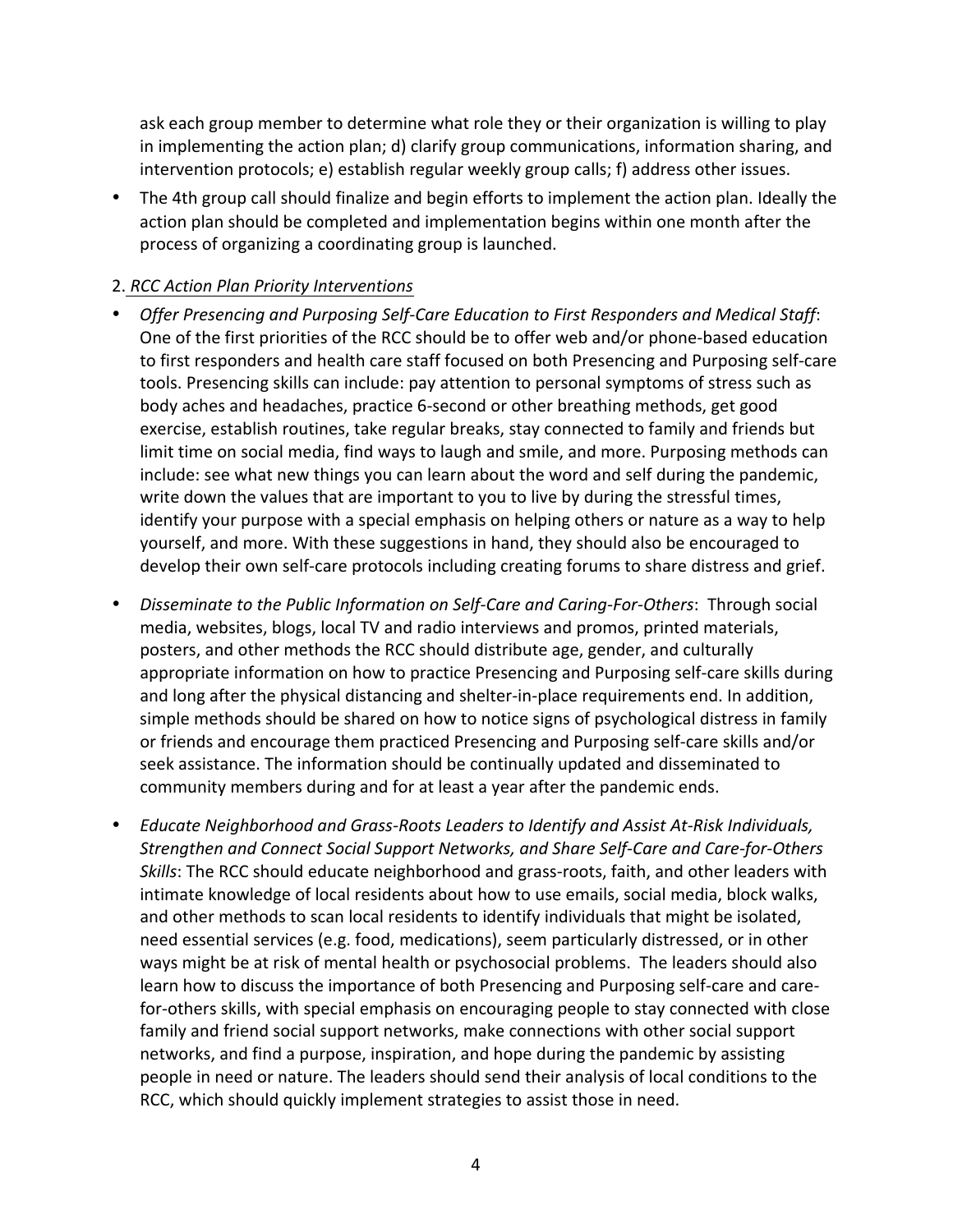- *Organize Psychological Wellness and Resilience Train-The-Trainer Workshops:* There is no one-size-fits-all approach to building psychological wellness and resilience. People respond to adversity in different ways and each individual and group will resonate with different wellness and resilience skills and methods. A sequence of workshops should therefore be planned to train local community and neighborhood leaders in a variety of "Presencing" and "Purposing" skills that they can teach to others. The workshops should teach the skills to people and then have them practice and refine their ability to teach the skills to others. A number of local, regional, and national organizations offer these types of workshops.<sup>4</sup> In the near term the workshops can be offered by skype, zoom, or conference call without video.
- 3. *RCC Interventions to Continue During the Pandemic and for Up to 1 Year After It Ends*
- Jointly advocate for needed resources such as food/water/shelter/income, funding for psychological wellness and resilience educational programs, and other local needs.
- Offer train-the-trainer psychological wellness and resilience workshops to community, neighborhood, and grass-roots leaders and establish continuing education mechanism.
- Support efforts by people who attend a train-the-trainer workshop to share the skills they learned with community members, and establish follow-up monitoring, evalution, and improvement mechanisms.
- Assist neighborhood and grassroots leaders to conduct participatory mapping to identify and assist at-risk local individuals and groups, strengthen and connect local social support networks, and educate local residents on Presencing and Purposing self-care and care-forothers skills and methods.
- On a weekly basis, update the assessment on community needs, complete gap analysis, and update the action plan to strengthen existing or implement new interventions.
- On a monthly basis gather data, assess progress, and improve the action plan and interventions.

#### 4. *RCC Activities After the Pandemic Ends*

- Assess the progress and success of the RCC, the action plans, and interventions and develop recommendations for future improvement.
- Seek funding to hire a permanent staff to manage the RCC.
- Integrate community-based population-level psychological wellness and resilience methods into local non-profit and private organizational regulations, practices, and procedures and enact local policies to build a culture of psychological wellness and resilience.
- Join with other RCCs to advocate for the enactment of federal and state policies that authorize and fund the establishment of Resilience Coordinating Councils in communities/regions nationwide to build population-wide mental wellness and resilience for climate and other future emergencies.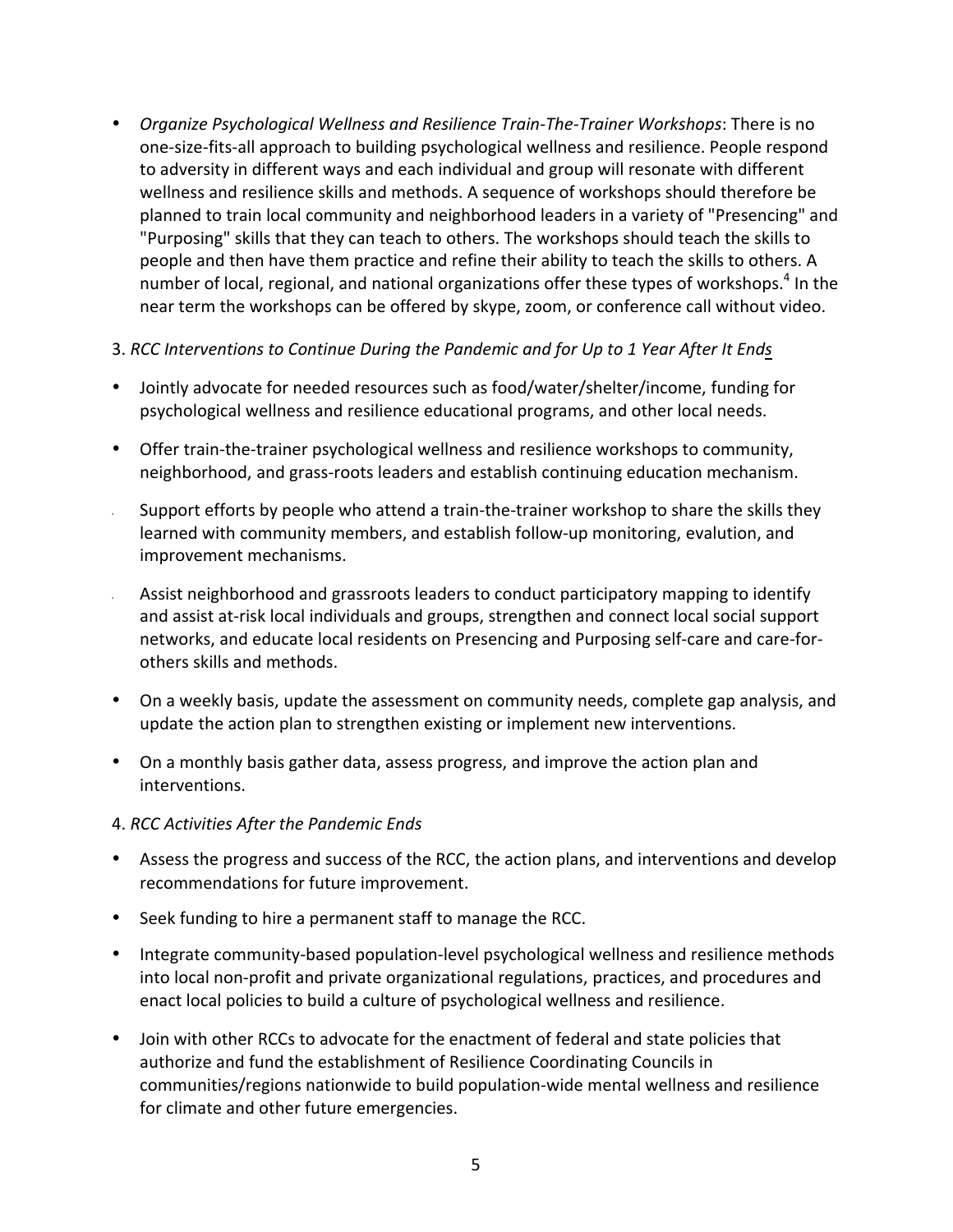

#### Footnotes

<sup>1</sup> Xiang Y.T. et al., Timely mental health care for the 2019 novel coronavirus outbreak is urgently needed. *Lancet* Psychiatry. 2020 Mar;7(3):228-229. doi: 10.1016/S2215-0366(20)30046-8. February 2020

*Psychiatry*. 2020 Mar;7(3):228-229. doi: 10.1016/S2215-0366(20)30046-8. February 2020<br><sup>2</sup> Brooks SK., et al. The psychological impact of quarantine and how to reduce it: rapid review of the evidence.

Lancet: 395:912-20. Published online February 26, 2020: https://doi.org/10.1016/SO140-6736(20)30460-8 Lancet: 395:912-20. Published online February 26, 2020: https://doi.org/10.1016/SO140-6736(20)30460-8<br><sup>3</sup> See, for example, World Health Organization. *Impact on Mental Health of Economic Crisis*. 2011:

Factors influencing the impact of unemployment on mental health among young and older adults in a longitudinal, population-based survey. Scandinavian Journal of Work, Environment and Health. 2003; 29(1):5-14. population-based survey. *Scandinavian Journal of Work, Environment and Health.* 2003; 29(1):5-14.<br><sup>4</sup> See, for example, examples of west coast resilience building programs found at: http://www.euro.who.int/ data/assets/pdf file/0008/134999/e94837.pdf?ua=1; and Breslin FC, and Mustard C.

http://www.theresourceinnovationgroup.org/-west-coast-resilience-prog/

#### \* Key References

 *Back to Our Roots: Catalyzing Community Action for Mental Health and Wellbeing*, (2017) The Prevention Institute: www.preventioninstitute.org/sites/default/files/publications/Back%20to%20Our%20Rootscatalyzing%20Community%20Action%20for%20Mental%20Health%20and%20Wellbeing.pdf

 *Building Community Resilience: Coalition Building and Communications Guide*, (2017) Milken Institute School of Public Health and Sumner M. Redstone Global Center for Prevention and Wellness: https://ascend.aspeninstitute.org/wpcontent/uploads/2017/10/BCR20Coalition20Building20and20Communications20Guide.pdf

 *Building Community Resilience Through Mental Health Infrastructure and Training in Post-Katrina New Orleans*, (2011) Springgate PF et al.: https://www.ncbi.nlm.nih.gov/pubmed/22352077

 *Catalyzing Community Action for Mental Health and Wellbeing,* (2018) The Prevention Institute: https://www.frbsf.org/community-development/publications/community-development-investmentreview/2018/october/catalyzing-community-action-for-mental-health-and-wellbeing/